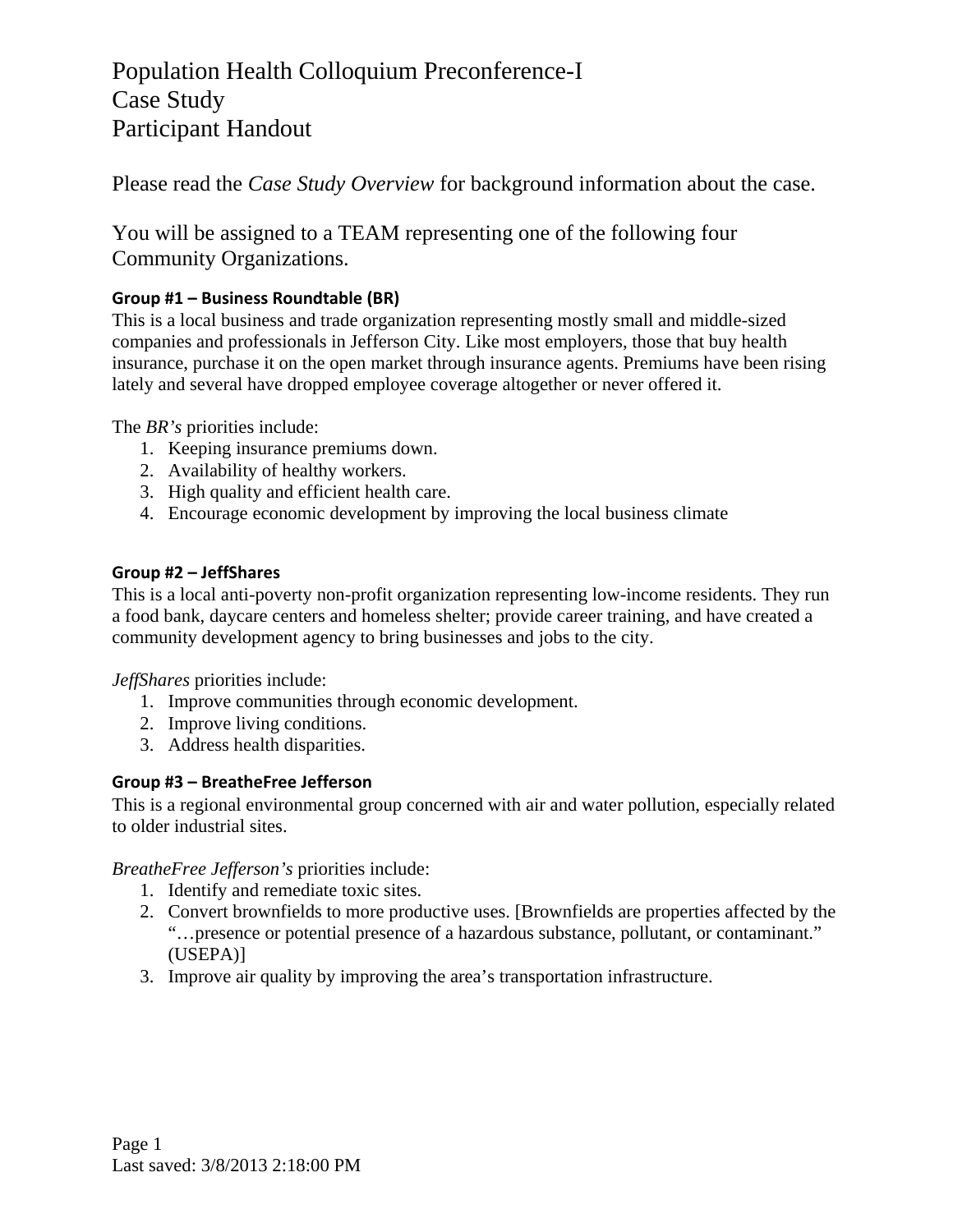#### **Group #4 – Jefferson Healthcare Coalition**

This is a coalition of regional hospitals, local health care providers and Jefferson City Health Department. They formed in the wake of the hospital mergers to ensure orderly transfer and allocation of the hospital services and resources.

*Jefferson Healthcare Coalition's* priorities include:

- 1. Coordination of healthcare services.
- 2. Reduction in unnecessary emergency department visits.
- 3. Decreasing length of stay and the number of readmissions.
- 4. Implementation of a regional health information system.

### Group Activity:

- 1. Meet in your individual group (20 minutes)
	- a. Discuss and identify the underlying factors contributing to the high levels of asthma in Jefferson City.
	- b. How and why do any of them relate to your organization's priorities?
	- c. Identify THREE **action items** necessary to address the high rate of poorly controlled asthma in the city.
- 2. Meet as a coalition (20 minutes)
	- a. Discuss and summarize how the underlying factors contribute to the asthma issue.
	- b. Share each group's action items.
	- c. Consolidate and prioritize the lists into THREE specific action items.
- 3. Present to the panel your conclusions about the underlying **contributory factors** and a **brief proposal** for addressing the issues. (20 minutes) Be ready to answer the following:
	- a. How do the facts and data from the scenario justify the proposed action items?
	- b. How will these actions address the problem?
	- c. What stakeholders need to be involved in order to address the issue?

Use the form below to complete the assignments.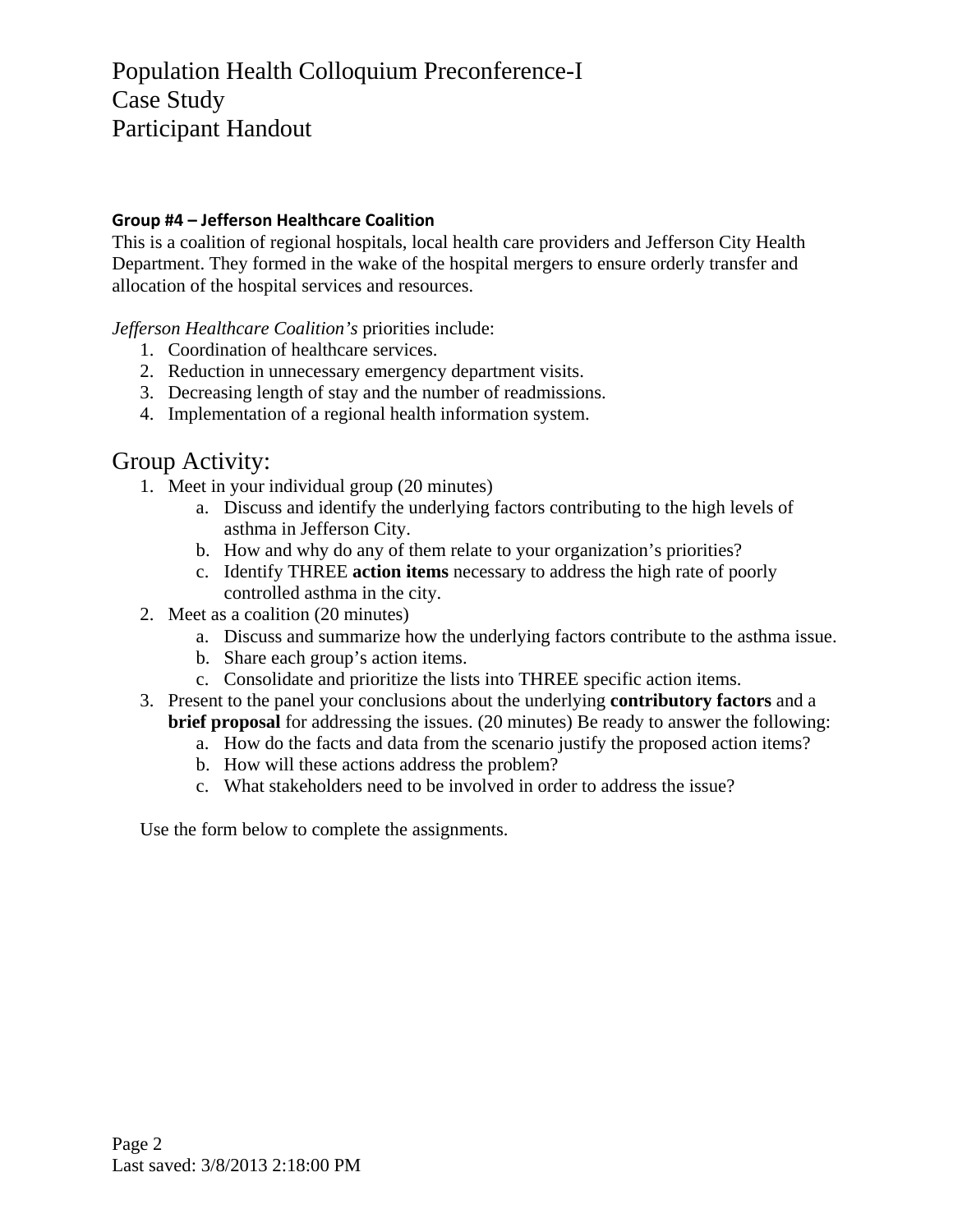1. Meet in your individual group (20 minutes)

Discuss and identify the underlying factors contributing to the high levels of asthma in Jefferson City.

Underlying Factor #1

Underlying Factor #2

Underlying Factor #3

Underlying Factor #4

Underlying Factor #5

How and why do any of them relate to your organization's priorities?

Identify THREE **action items** to address the high rate of poorly controlled asthma in the city. Action Item #1

Action Item #2